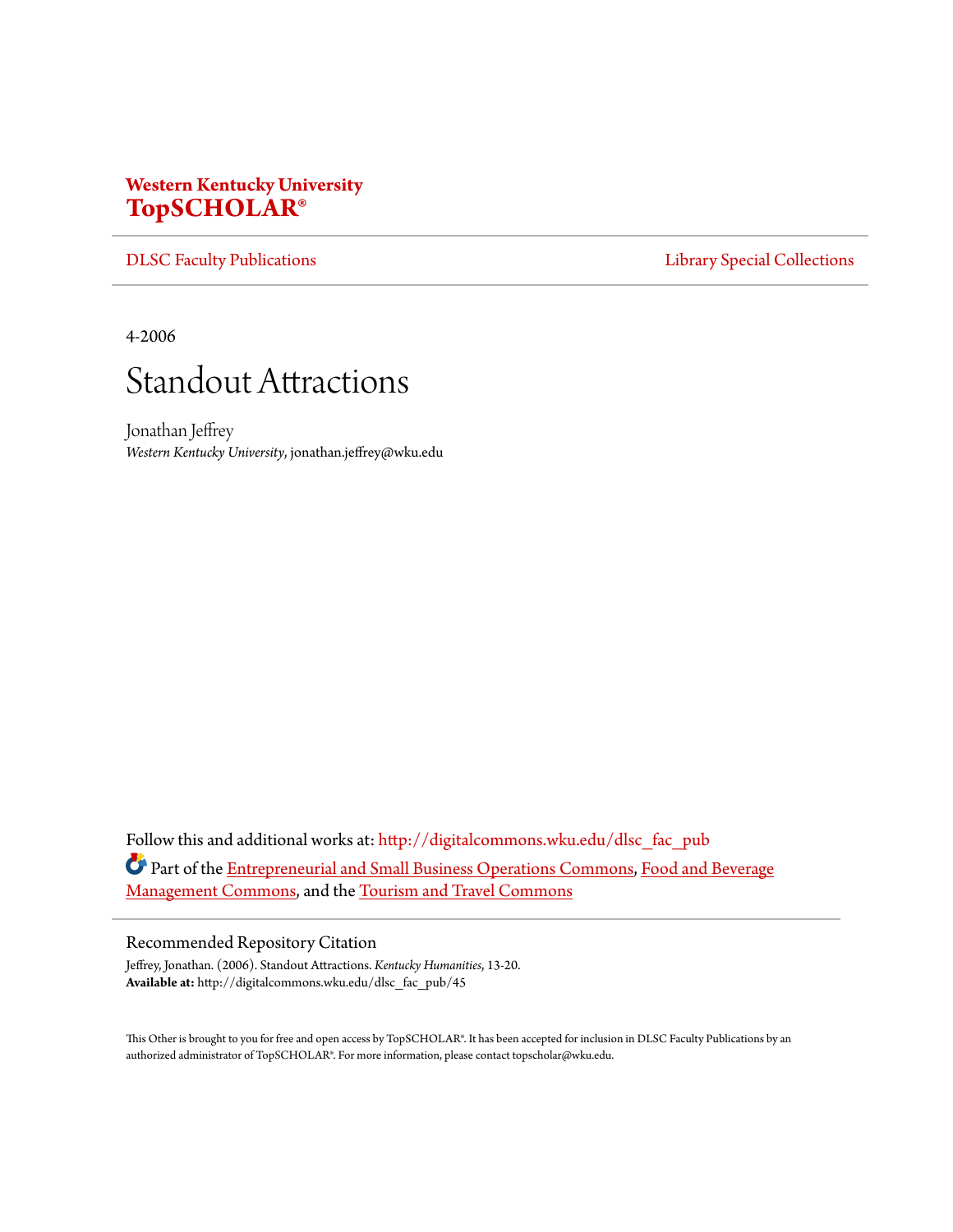## **Standout Attractions**

A wise man once said: "After your death, you'll be remembered more for your passion than for your personality." Duncan Hines had a passion for food and its preparation. He demanded use of choice, fresh ingredients in cooking, and he believed that food should be prepared with the best utensils and under clean, sanitary conditions. The food critic also preached that an artistic presentation abetted the food's appeal. Today's supermarket shoppers know nothing about Duncan Hines's personality, but they associate his name with his passion--good food. In the pantheon of packaged food mascots Aunt Jemima, Betty Crocker, and Mrs. Butterworth are all fictional characters, but Duncan Hines was very real. His name made his fortune, though he always regarded his success as a serendipitous gift. Today Hines's name is associated strictly with a line of superior baking mixes, but his rise to fame is marked by other stellar achievements.

Hines was the youngest of six children born to Edward Ludlow and Cornelia (Duncan) Hines on 26 March 1880 in Bowling Green, Kentucky. When Duncan was only four, his mother died of pneumonia. Edward sent Duncan and his older brother, Porter, to live with their maternal grandparents--Joseph D. and Jane C. Duncan--on a bucolic Warren County farm about 10 miles southwest of Bowling Green. From his Grandmother Duncan, the young Hines learned to appreciate good cooking. Eschewing cookbooks, her hands and eyes intuitively knew the amount of ingredients necessary to concoct delectable culinary creations. Before his arrival at his grandparents' home, Hines noted: "Food was just something to fill the hollow space under my ribs. Not until after I came to live with Grandma Duncan did I realize just how wonderful good cookery could be."

1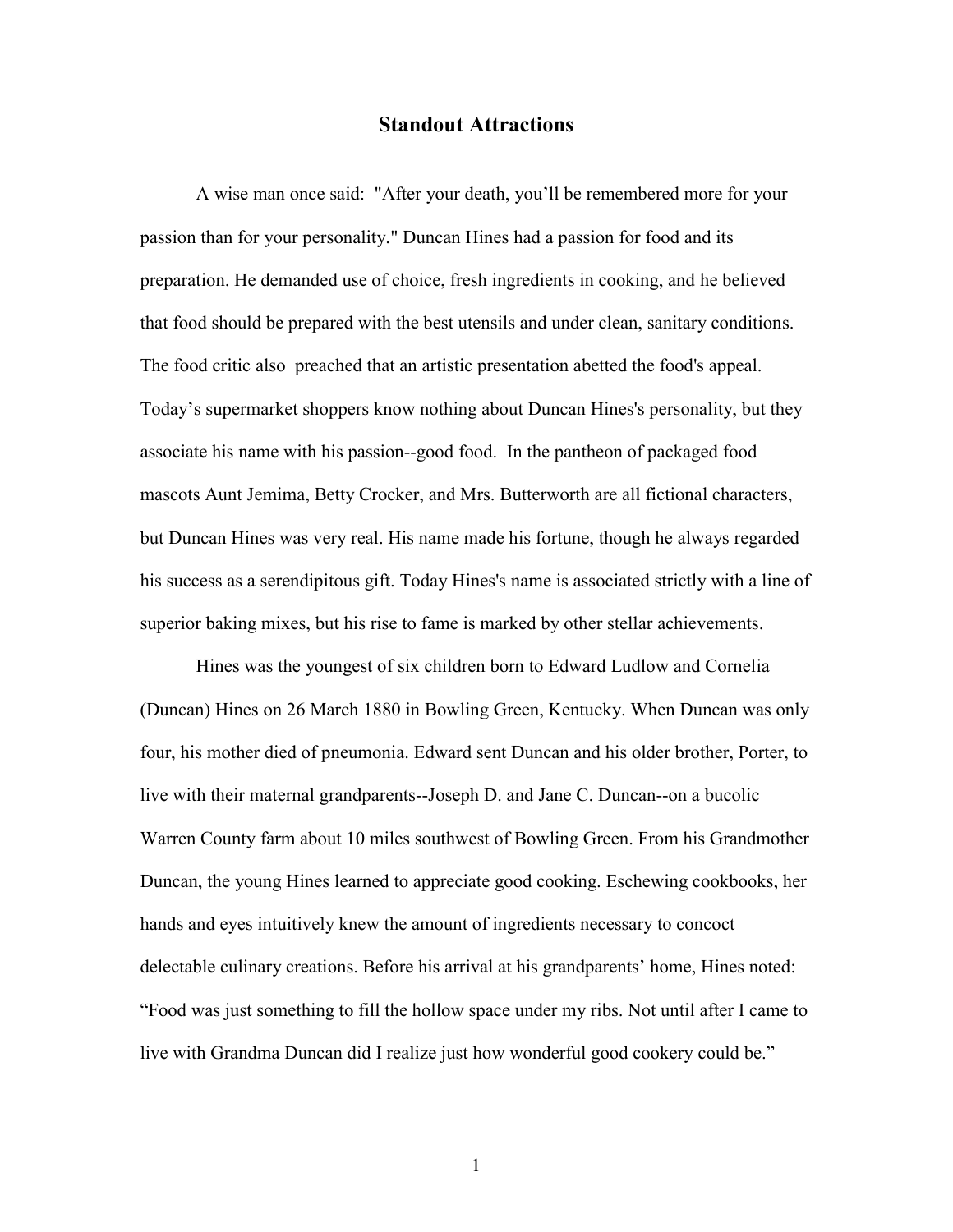Hines insisted that the judicious use of fresh eggs and butter heightened the flavor of his grandmother's cooking, particularly her baking.

Hines attended the St. Columba School, a parochial school run by the Sisters of Charity in Bowling Green. Upon graduating, he matriculated at the Bowling Green Business University (BU), where he spent two years preparing for a commercial career. In 1898, before finishing the BU's academic requirements for graduation, Hines visited the family physician to determine why he had developed "a slight wheeze." His doctor diagnosed the condition as asthma and recommended that the young man move to a dry, mountainous area.

Before leaving his hometown, Hines secured employment with the Wells-Fargo Express Company, whose president also hailed from Bowling Green. He worked for Wells-Fargo in New Mexico and in Wyoming, where in 1900 he met a winsome young lass named Florence Chaffin whom he married in 1905. The couple moved to Chicago, where Duncan worked successfully as a salesman for several different printing companies over the next thirty-three years. Most of his customer calls were made by train, but in 1919, at the age of 39, Hines bought his first automobile. He enjoyed the freedom and mobility that this mode of transportation offered. During the 1920s, Hines spent most weekdays traveling to manufacturing plants throughout the Midwest and along the eastern seaboard. Like many traveling salesmen, Hines often endured hours of down time between client calls; he spent these interludes acquainting himself with local eateries in the towns he visited and dutifully recording information about them in a small notebook.

2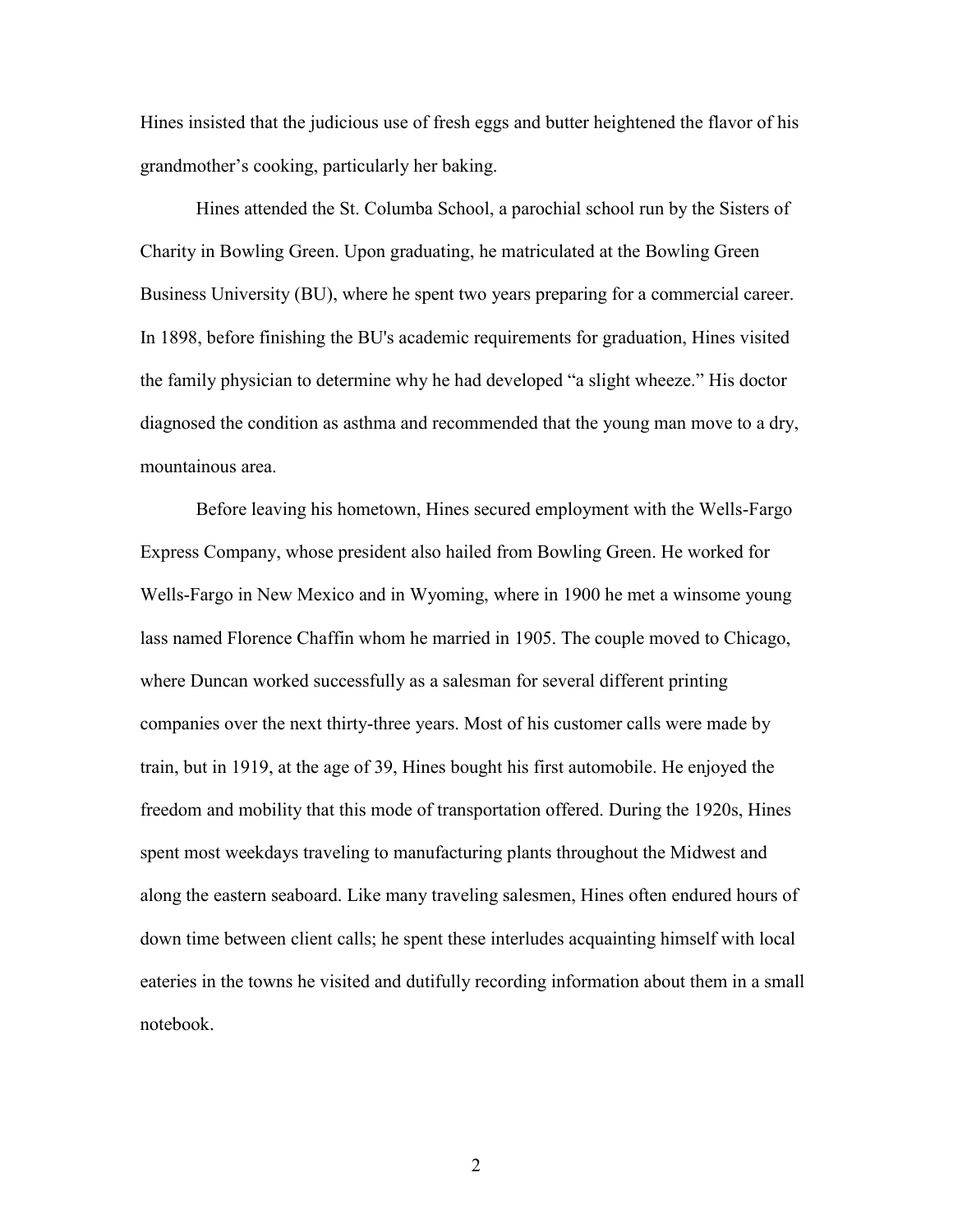Being a traveling salesman, Hines spent weekdays separated from his wife; consequently he desired to spend his free moments with her. Instead of becoming a couch potato in his spare time, Hines enjoyed weekends with Florence traveling America's highways in their new car. Hines noted in one of his early books: "My interest in wayside inns is not the expression of a gourmand's greedy appetite for fine foods but the result of a recreational impulse to do something different to play a new game that would intrigue my wife and give me her companionship in my hours of relaxation from a strenuous and exacting business." From the early 1920s through the late 1930s, the couple averaged between 40,000 and 60,000 miles on the road annually. Everywhere they stopped, they jotted notes in Duncan's little notebook about eating spots that he said "offered standout attractions in the culinary department."

Hines's immense knowledge of roadside eateries soon marked him as an expert on the subject. In a slow but growing crescendo, hundreds of businessmen whom he met in his travels, and their friends, asked Hines for advice on not only the best places to eat on the road but also where to spend the night. By 1930 the number of good restaurants in Hines's notebook had expanded to approximately 200. His reputation widened when a Chicago newspaper, in 1934, published an article about Hines's growing repute as an eatery expert. The article's publication generated hundreds of phone calls, and Hines admitted that he felt as if he was becoming "the Dear Abby" of the culinary world. Concurrently Hines theorized that if he published a list of his restaurant recommendations he might eliminate most of the intrusive inquiries. In November 1935, Hines and Florence compiled a list, which included the names of what they defined as the 167 best restaurants in 30 states, and ordered 1000 copies of it printed on a heavy stock of blue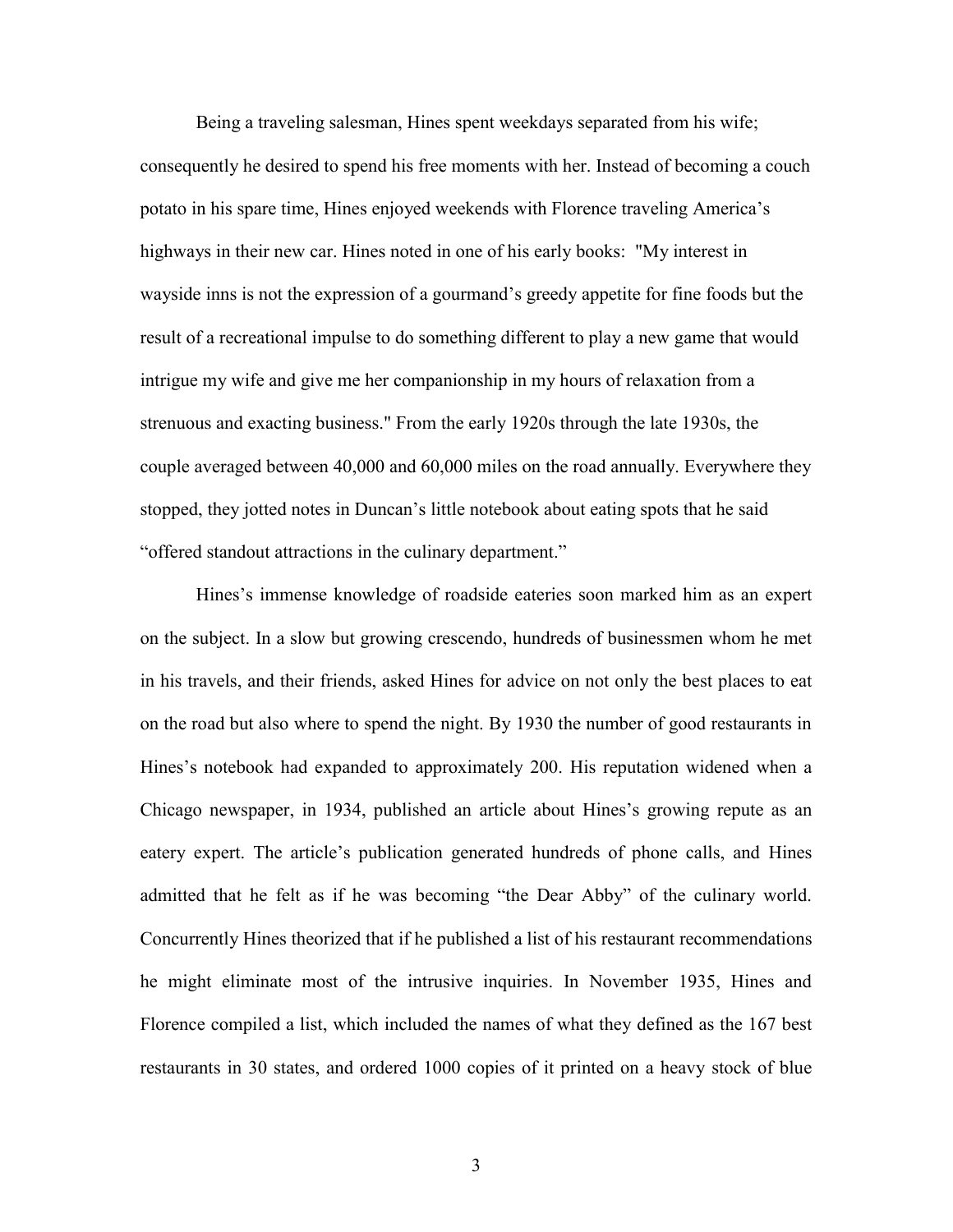paper. The couple included these lists with their Christmas cards that year. Hines dubbed the card: "Adventures in Good Eating."

The list was condensed from his memorandum book, which by 1935 consisted of 700 outstanding restaurants. Within a few weeks into the new year, Hines was overcome with requests from people asking for copies. When he could no longer afford to absorb the cost of printing the list, he began charging \$1 for each copy. People paid willingly in order to get good advice about restaurants that served satisfying and tasty fare in an attractive, clean atmosphere. Prior to 1950, eating out was not always a pleasure and was occasionally a trial. Getting a lunch which consisted of "leaden biscuits accurately called sinkers and antelope steak so tough you couldn't get your fork in the gravy" served in a smoky, grimy room was not uncommon, therefore it is no surprise that Hines's list was popular. In later years he remembered:

It made me realize that we had done something that had never before been tried in this country—because there were no authoritative and unbiased guides to good eating. I felt that I could perform a real service to the public by giving them an appreciation of fine food and telling them where they could get a decent meal

The favorable public reaction to his Christmas card enclosure led Hines to deduce that he possessed the material for a marketable book.

In June 1936 Hines produced the first edition of *Adventures in Good Eating for the Discriminating Motorist*. The title indicates that the featured restaurants were a notch above other eateries and hinted at snobbery. A persistent complaint about the early editions was that a working man and a "discriminating motorist" probably were not financial equivalents, thus the average laborer could not afford meals at Mr. Hines's

4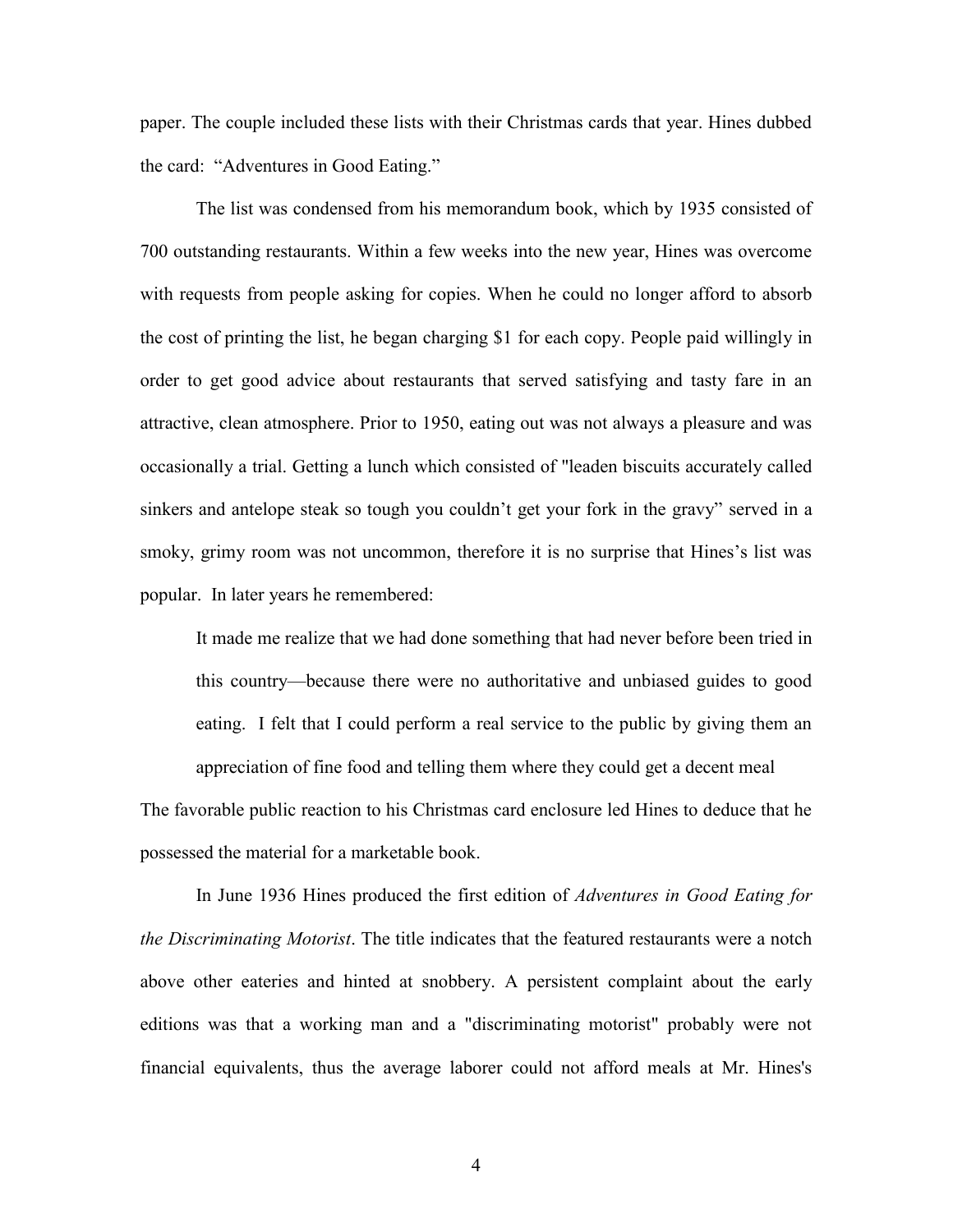recommended locales. Five thousand copies of the 96-page book were printed, which Hines sold for \$1 a piece. The book's first edition lost \$1500, a considerable sum during the Depression. Hines was not distraught, because like any good salesman, he believed in his product. After the first few editions, the guide found a market and began to turn a handsome profit for Hines.

What readers found in Hines's guide pleasantly surprised them. Entries were arranged alphabetically by state and then by city. Under each restaurant Hines noted the eatery's address, an average price for meals, some information about the establishment's history or décor, and particular attention was direct to the restaurant's special entrees. Of his favorite Kentucky eatery, the Beaumont Inn in Harrodsburg, Hines wrote:

A white-pillared mansion built in 1847 and for many years the home of the beloved Daughter's College. For the past 20 years it has become known throughout America as the delightful and satisfying Beaumont Inn. Here you will find true Southern hospitality at its best. Their food specialties are fried yellowlegged chicken, two-year-old, genuine country-cured, hickory-smoked ham, delicious beaten biscuits, an ample variety of fresh vegetables and their desserts are very, very good.

Besides the book's informational value, readers enjoyed Hines's folksy character. He was a natural storyteller and this translated well in his books; he didn't write for his readers so much as he "talked" to them. He peppered his books with random thoughts and homey observations such as: "Then I filled up with coffee and apple pie, and while I think I could make a better pie myself, it was really quite satisfying." He balanced this with practical information about restaurants such as: "Not only do their menus provide an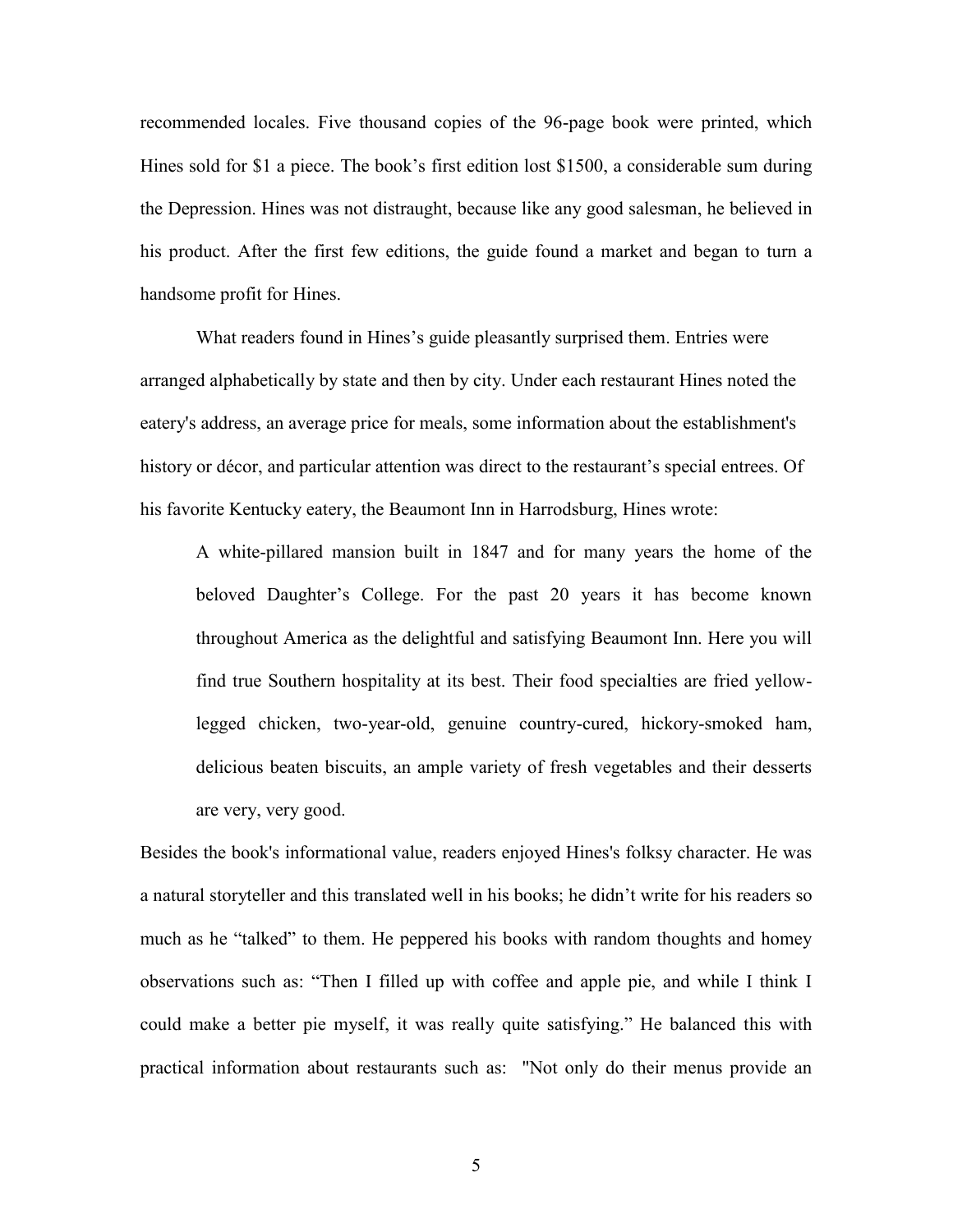almost endless variety of the kind of food women like but there is ample choice of the 'he man' variety for hungry males and special menus provided for children."

Hines's guides were not pretentious. He, like most other traveling Americans, simply wanted a good meal away from home. What Hines earned with each book sale was more than one dollar; he reaped something of far greater long-term value—he earned the reader's trust. Keep in mind that Hines did not invent the restaurant guidebook. Others were available at the time of his publishing venture, but he gave his guide characteristics the others lacked: respectability and integrity. Hines also invited his readers along for the "Adventure." Each book contained three postcards through which purchasers could inform Hines about eating places that offered "an unusually pleasant and satisfactory experience" and whose "standards of food and service entitle them to honorable mention in the next edition of *Adventures in Good Eating*." Hines traveled 50,000 miles annually to inspect recommended restaurants. He also employed a group of "dinner detectives," a close cadre of epicurean adventurers who Hines personally recruited, to assist him in his quest to find America's best eating establishments.

Eventually *Adventures in Good Eating* and later spin-off publications*—Lodging for a Night*, *Adventures in Good Cooking* (a recipe book), and a dessert recipe book paid handsomely. These publications were filled with the same folksy quips as his restaurant guide. In *Lodging for a Night's* introduction, he wrote: "What do I care if George Washington slept there? Do they have a nice clean bathroom and do the beds have box springs—that's what I want to know." This was the same information that the traveling public desired, and Hines provided it in engaging prose.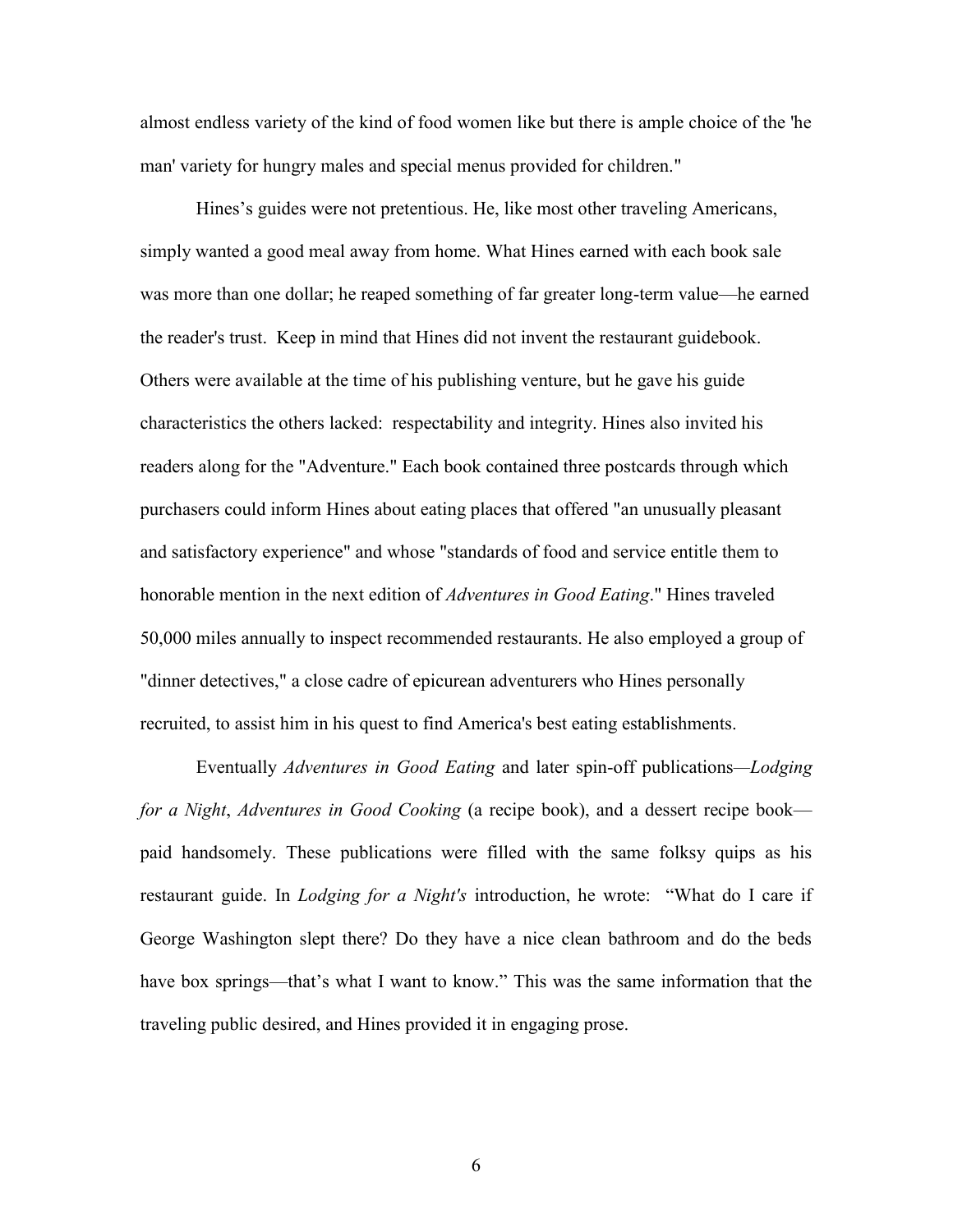Hines's successful publishing career was predicated on trust. To foster that illusive quality, the food expert used a Puritanical code of ethics in preparing his guides and in his business dealings. Recommended restaurants that failed to live up to his exacting standards were dropped from the next book. Hines also tried to maintain a low profile, arriving at eateries unannounced and maintaining his anonymity until he had paid for the meal. In addition, he used a 20-year old photograph of himself in his books, which helped mask his identity to the public. Since a recommendation from Hines often meant the difference between poverty and prosperity, it became more difficult to elude restaurant staffs and managers. If he was discovered, Hines received preferential treatment, which prevented him from making an unbiased report.

To enhance his trustworthiness, Hines would not accept even simple gifts from listed eateries. One New York restaurateur sold homemade candy as a sideline, but the only way Hines would accept any was as a Christmas gift. When a Missouri entrepreneur sent him a 35-pound turkey "to prove Missouri produces the finest turkeys," Hines retaliated by shipping a like-sized Kentucky ham back "to keep things even." Hines also refused endorsement schemes surmising: "Once I succumb, I've lost my most valuable asset—my independence."

Besides his upstanding ethics, the American traveling public saw Hines as a crusader earnestly battling for better food preparation and presentation. He felt strongly that good food and good health were inevitably linked, and that cleanliness in food preparation was paramount. He often said that no paying customer should be timid about asking for a kitchen tour. In a magazine article he once stated: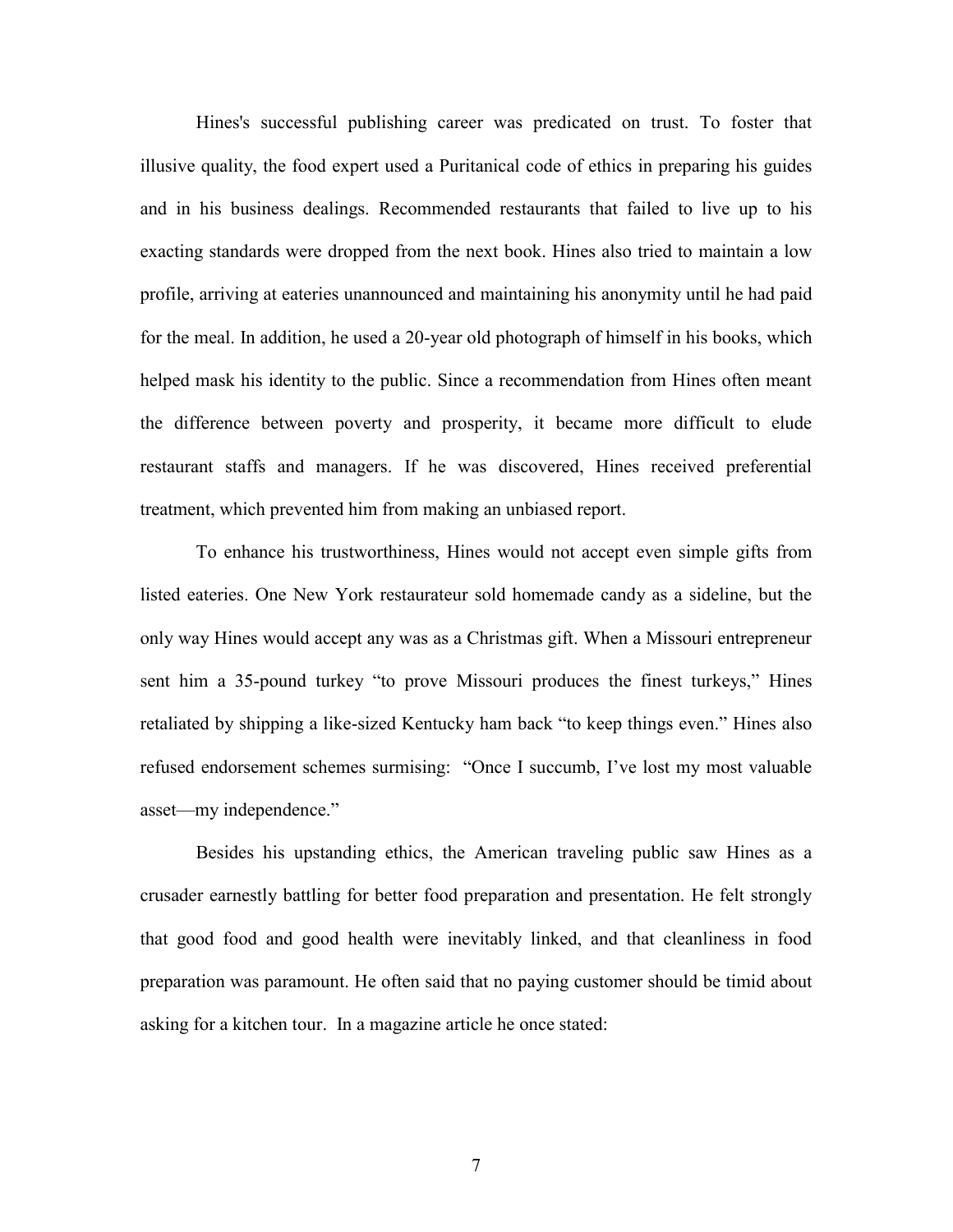It calls for some nerve to ask to see the kitchen of public eating places, but after you have seen one littered with filth, food and garbage exposed to flies, and sloppy cooks dropping cigarette ashes into whatever they are cooking, you find it easy to screw up your courage. I am nearing my second million miles of wayside eating and I still have my appetite and health, but it is only because I have been a fussy busybody and have walked out on thousands of places whose kitchens were dirty or emitted rancid odors.

Of one café he said, "If you get anything after the cockroaches are finished, you're lucky." His first stop in any restaurant was the bathroom to make sure it was clean. "Sanitation," Hines noted, "of the whole place is the most important thing." He would inevitably ask for a table near the kitchen, where he could observe the intermingling of the staff and could scope out the restaurant's ambience. Of the food, he said "it must smell good, have eye appeal and taste good."

Unfortunately Hines's partner did not live to see his success; Florence succumbed to cancer in September 1938. Hines was devastated, but continued his work and was fortunate in December 1938 to have a flattering article published about his work in the *Saturday Evening Post*. Hines's biographer noted that this laudatory article "transformed" Hines "from an ordinary small-time bookseller into America's most authoritative voice for the best places to eat." Shortly after the *Post* article was published, Hines visited his sister, Annie, in Bowling Green for the holiday season. She asked him to consider moving back to his hometown, where he could pursue his business and where she could look after his personal needs. He took her entreaty seriously and in March of 1939 moved his fledgling business to Bowling Green.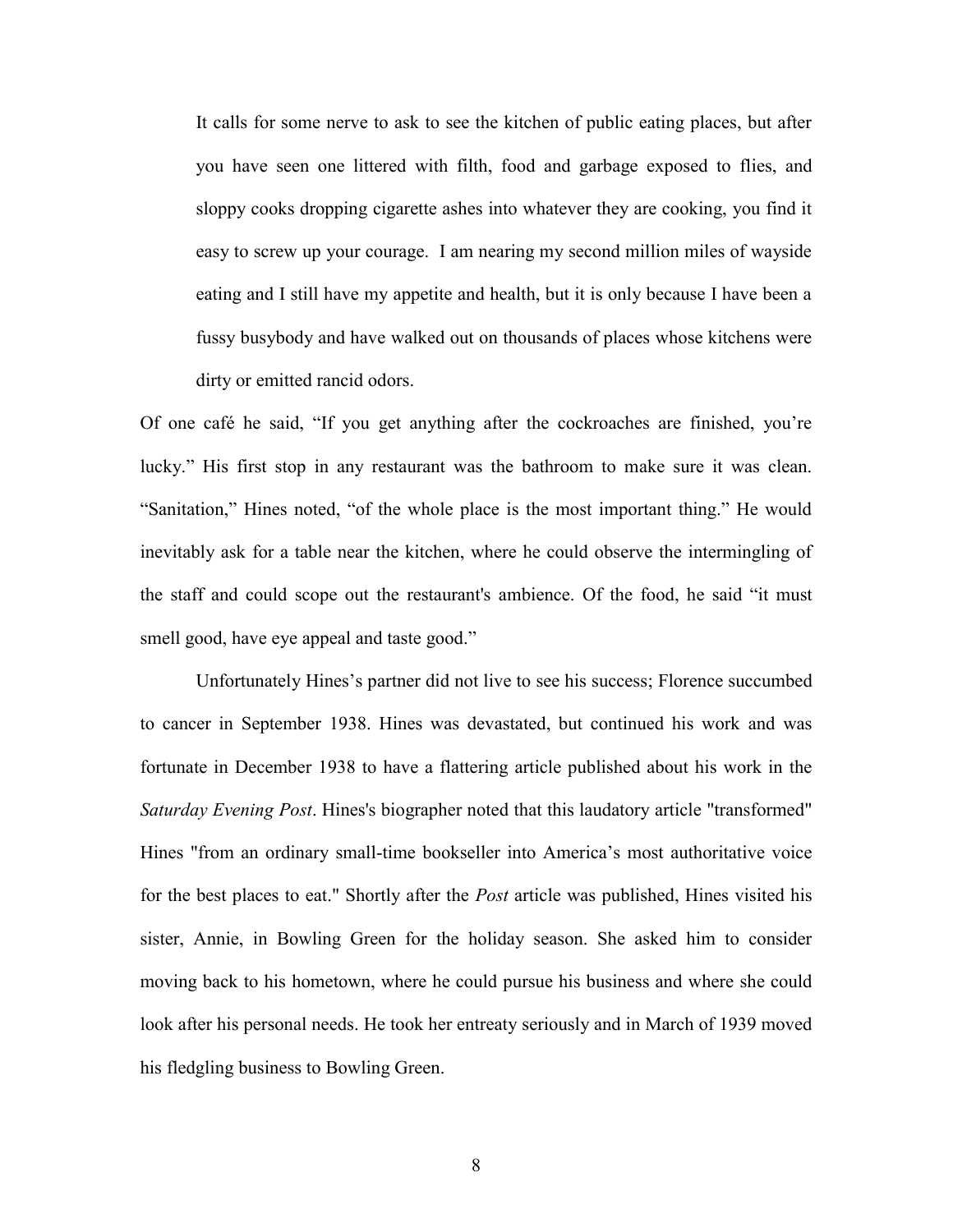After occupying several temporary locations in Bowling Green, Hines purchased four acres on the Dixie Highway (Highway 31-W) in 1940 and built an attractive houseoffice to accommodate his business. The house's façade was a diminutive replica of Mount Vernon's back porch which overlooked the Potomac River. Adjacent to a busy thoroughfare, the new structure welcomed a steady flow of friends and tourists. Besides visitors, Hines received up to 150 to 600 letters a day from fans. Occasionally the culinary expert received complaints about his recommendations, and Hines claimed that he, or someone from his band of "dinner detectives," investigated all grievances. Most of the letters, however, were favorable or requested information about honeymoon spots, special places to hold receptions and events, or included recipes or recommendations for new eateries and hotels to include in his books. Like any celebrity, Hines also received correspondence with quirky requests such as: "What should we name our baby?"

During World War II, Hines's business--and for that matter, all travel related concerns--was seriously curtailed, but the economic boom after the war and the ubiquitous automobile assured his financial success. Although his business was booming, his personal life took some jolts during this period. He had a short marriage to one of his secretaries Emelie Tolman, who had moved to Bowling Green with him from Chicago and was sixteen years his junior. Their marriage lasted from 1939 to 1945. Shortly after the divorce was finalized, Hines married a family friend, Clara Wright Nahm, who lived in Bowling Green and enjoyed travel.

With his business and personal life on track, Hines might have been happy to spend the rest of his life in relative security as the connoisseur of the American dining experience, but a momentous day changed that fate. Roy H. Park arranged a meeting with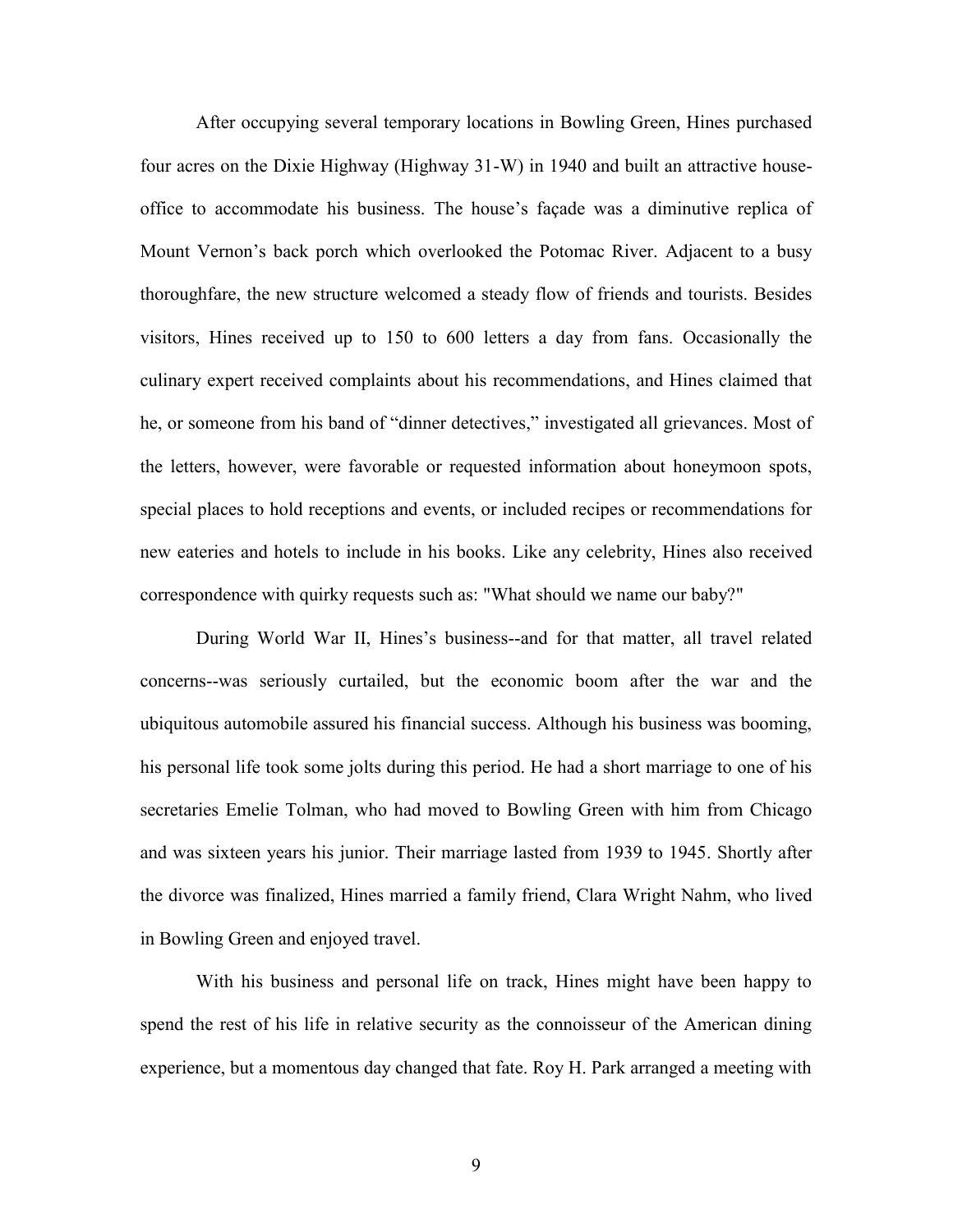Hines in November 1948 to discuss the potential of the culinary expert endorsing some food products. Park operated an advertising agency, and one his chief clients--the Grange League Federation Exchange (GLF)--wanted to begin competing in the rapidly developing packaged food industry. To do so successfully they realized the need to create a logo or brand name that grocery shoppers, chiefly women, would link with superior quality. After extensive surveying, analysts found that the name most housewives associated with good, quality food was that of Duncan Hines. Interestingly, Hines's name was better recognized nationally than fellow Kentuckian and then vice-president of the United States, Alben Barkley.

Upon meeting Park in November 1948, Hines acidly quipped, "So, you're going to make me a millionaire." Park was keenly aware that Hines was more interested in protecting his reputation and independence than in becoming a packaged food mogul. Artfully massaging the culinary chieftain's pride and sense of honor, Park suggested that he actually wanted to initiate a line of high quality food products in Hines's honor. "By making your name more meaningful in the home," Park said, "you can upgrade American eating habits." This magnanimous appeal impressed Hines, and it led quickly to the formation of Hines-Park Food Incorporated in 1949.

Ice cream was the first product marketed under the Duncan Hines name. Advertised as a "company dessert that is elegant but easy to serve", the ice cream was an instant success. Across the country scores of dairies produced the frozen confection using a prescribed recipe. This created a uniform product which was a paramount priority in the packaged food industry. The ice cream's success led to the marketing of numerous food products brandishing the Hines name, including coffee, condiments, ice cream toppings,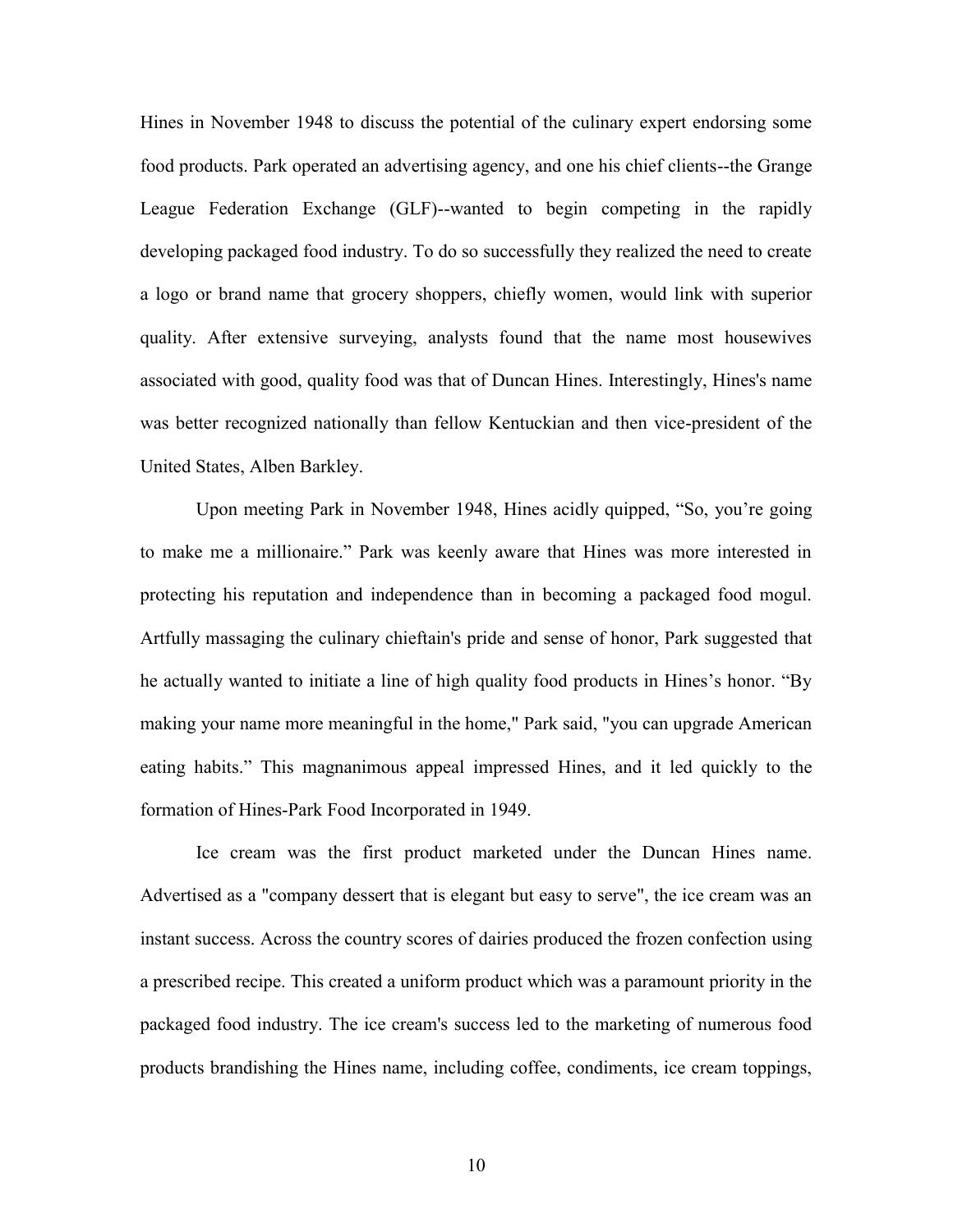pickles and relishes, sliced bread, mushrooms, cooking and seafood sauces, and salad dressings. At its peak the Duncan Hines brand name adorned at least 157 different foodstuffs. Eventually his name was added to a line of kitchen utensils and appliances, pots and pans, and china. When grilling became the rage in the 1950s, the food expert's name was emblazoned on grills, utensils, and special barbecue seasonings and sauces. Despite the plethora of products bearing the Duncan Hines name, Hines-Park Foods was not an instant financial success. It was not until Duncan Hines became actively involved in marketing the products that the company began to realize a profit. To help the company Hines returned to his favorite activity: traveling. From mom and pop store openings to national sales meetings, Hines proved again that he was still a great salesman. Everyone involved in the process agreed that Hines's grassroots involvement abetted the company's success.

Perhaps the best known spin-off from this phenomenal marketing strategy was a variety of cake and baking mixes introduced in 1951. Only three years after their introduction, Duncan Hines white, yellow, and devils food cake mixes captured 10% of the national market, and this market share grew steadily. One reason for the popularity of the mixes was the fact that they called for the addition of fresh eggs rather then using the dehydrated eggs that other mixes employed. New types of baking mixes, including those for cookies, brownies, pancakes, pizza dough, and muffins were eventually added to the Duncan Hines food line. The success of these mixes assured that Duncan Hines's name would enjoy recognition by future generations of shoppers.

With his public relations work mounting and his energy waning, Hines realized in the summer of 1953, at the age of 73, that he no longer possessed the physical stamina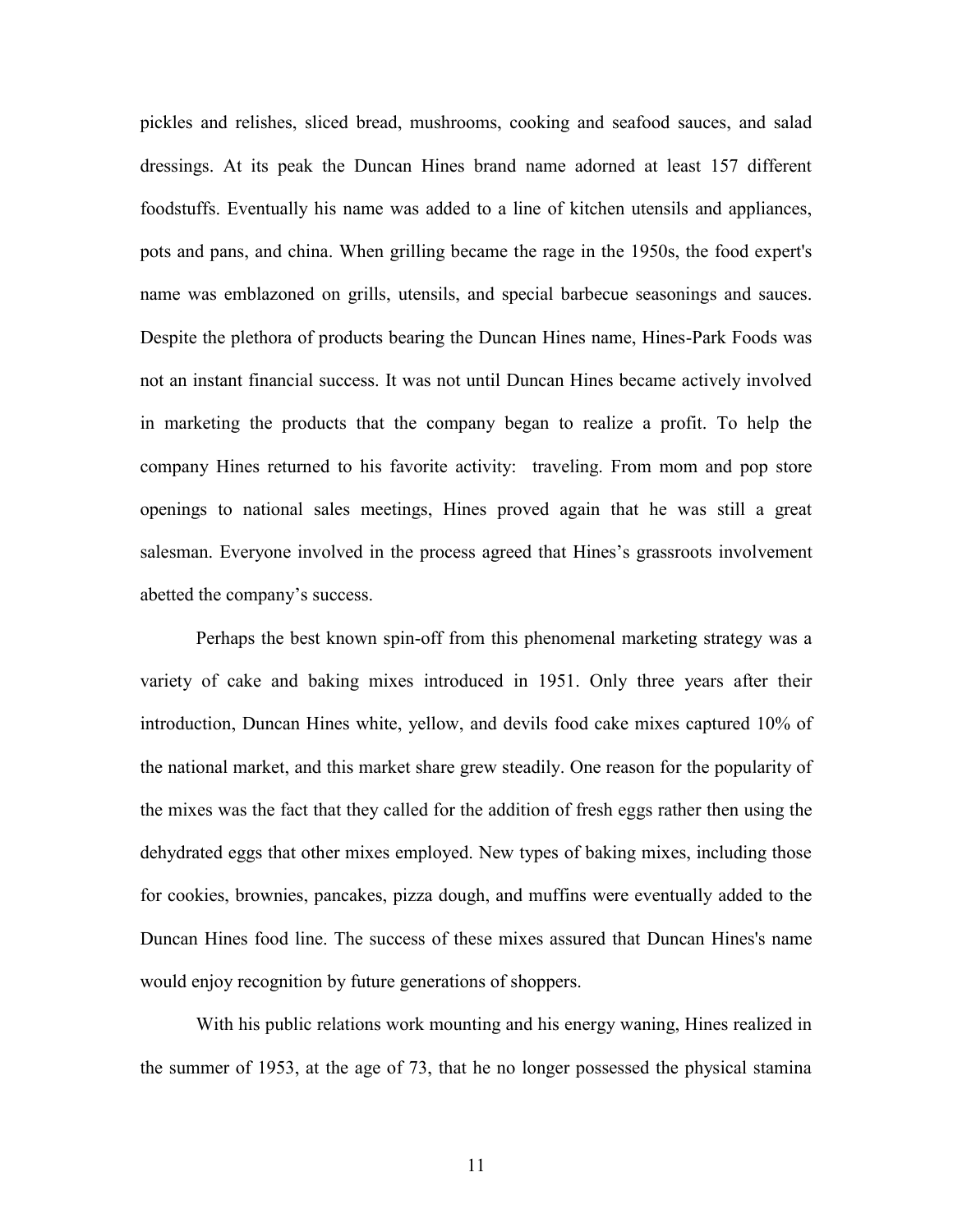necessary to run Adventures in Good Eating, Inc., the publishing arm of his empire. He handed the reins of the concern over to Roy Park, who changed the company's name to the Duncan Hines Institute and moved its operations to Ithaca, New York, where it joined Hines-Park Foods. With Hines effectively out of the decision making process and Park's communications empire consuming more of his time, the fate of Hines-Park Foods seemed tenuous; it merged in 1956 with Proctor and Gamble which continued to produce the perennially favorite cake mixes.

In January 1958 Hines became ill while visiting friends in Florida and shortly afterward was diagnosed with lung cancer. Despite poor health he continued to visit with friends, relatives, and fans that stopped at his home. That Hines should meet his demise as the result of lung cancer was not a total surprise. One his secretaries commented, "I almost never saw him without a cigarette in his hand." On 15 March 1959 Hines died in his Bowling Green home and was buried in that city's Fairview Cemetery.

After Hines's death, Proctor & Gamble continued to publish the guidebooks for several years, but in November 1962, the company issued a statement saying the books were no longer necessary. This ended Hines's 26-year publishing venture. Since 1936 Hines had sold millions of his guides, which assured him a lasting legacy. Of far greater importance to Hines was the trust he had garnered from those who purchased his books; this consumer confidence led to a marketable name that is still stocked on grocery shelves today. Mr. Hines has a special niche in the history of the food and hospitality industries. One chef noted: "Hines did more to lift the level of American cuisine than all the cooks had done in the previous 40." We can be reminded of his legacy each time we enter a restaurant with little worry of inspecting the kitchen or eating below standard food and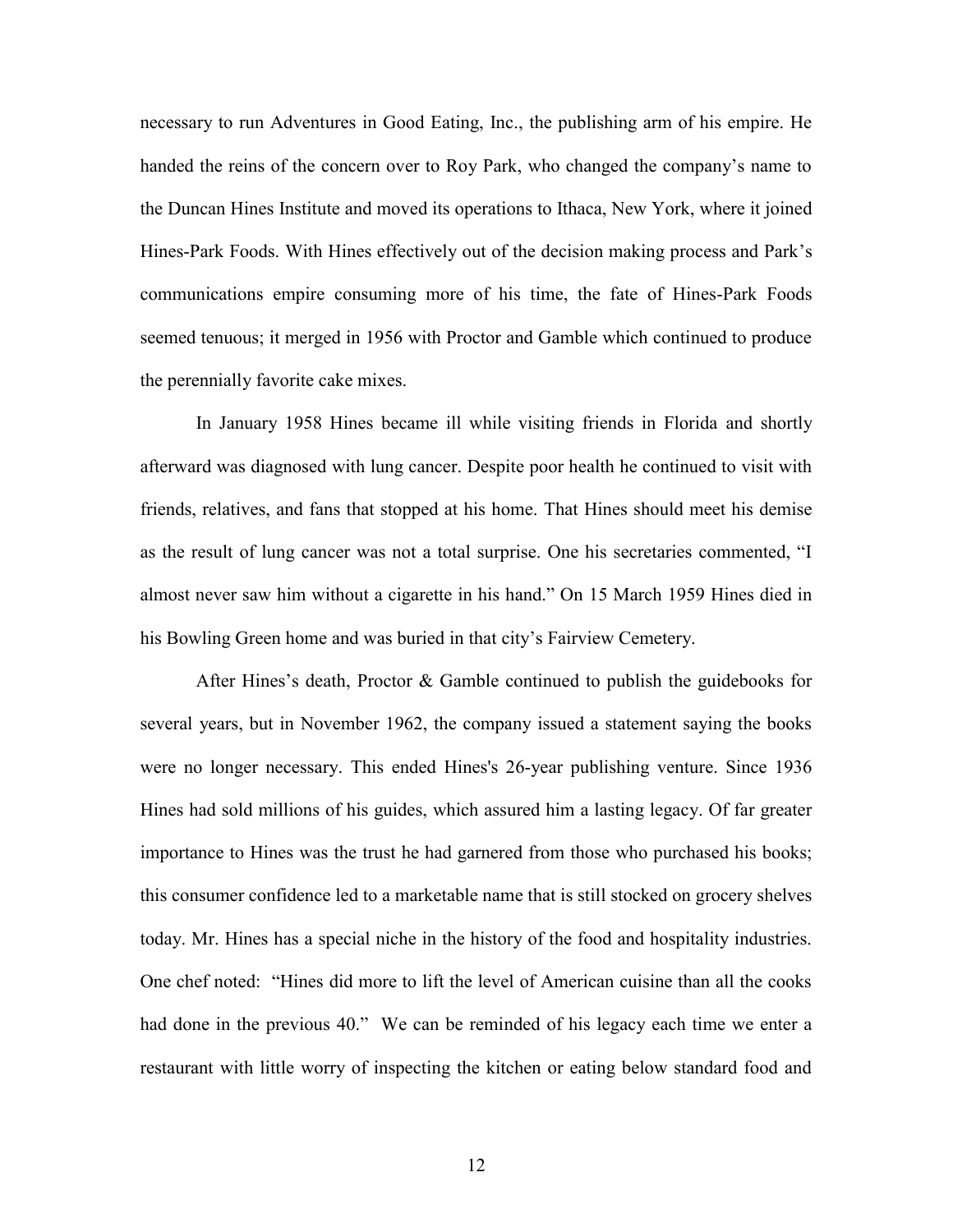each time we're in the supermarket and reach for what many cooks claim, the best cake mix in the country: Duncan Hines.

SIDEBAR featuring photo of Parks and Hines holding a tin of his coffee.

Although Duncan Hines had relished many of the world's epicurean delights, his comfort foods consisted of simple fare such as country ham, fried eggs, cornbread, apple pie and coffee. When Hines-Park Foods authorized a line of coffee to be issued under the Duncan Hines brand, the culinary expert penned his own directions for preparing the ebony elixir. On the back of each coffee tin, Duncan Hines, described carefully and passionately the brewing process: "Coffee must be properly made in an immaculately clean coffee maker, and then it should not stand more than 30 minutes before being served. Be sure always to use fresh cold water, because hot water from the tap has lost its original sweetness and is blah. For glass coffee makers, allow water to heat and rise to the upper bowl. When this occurs, stir once and let brew 21 seconds. Remove from fire. For drip method, let water come to the bubbling stage but not boiling hard. By using more coffee and brewing a shorter length of time, you avoid the acrid oils and get full, rich flavor to your coffee. I usually add a pinch of salt and a very small dot of butter to the coffee before the water touches it, if you measure your coffee and your water accurately, you will always have a uniform flavor."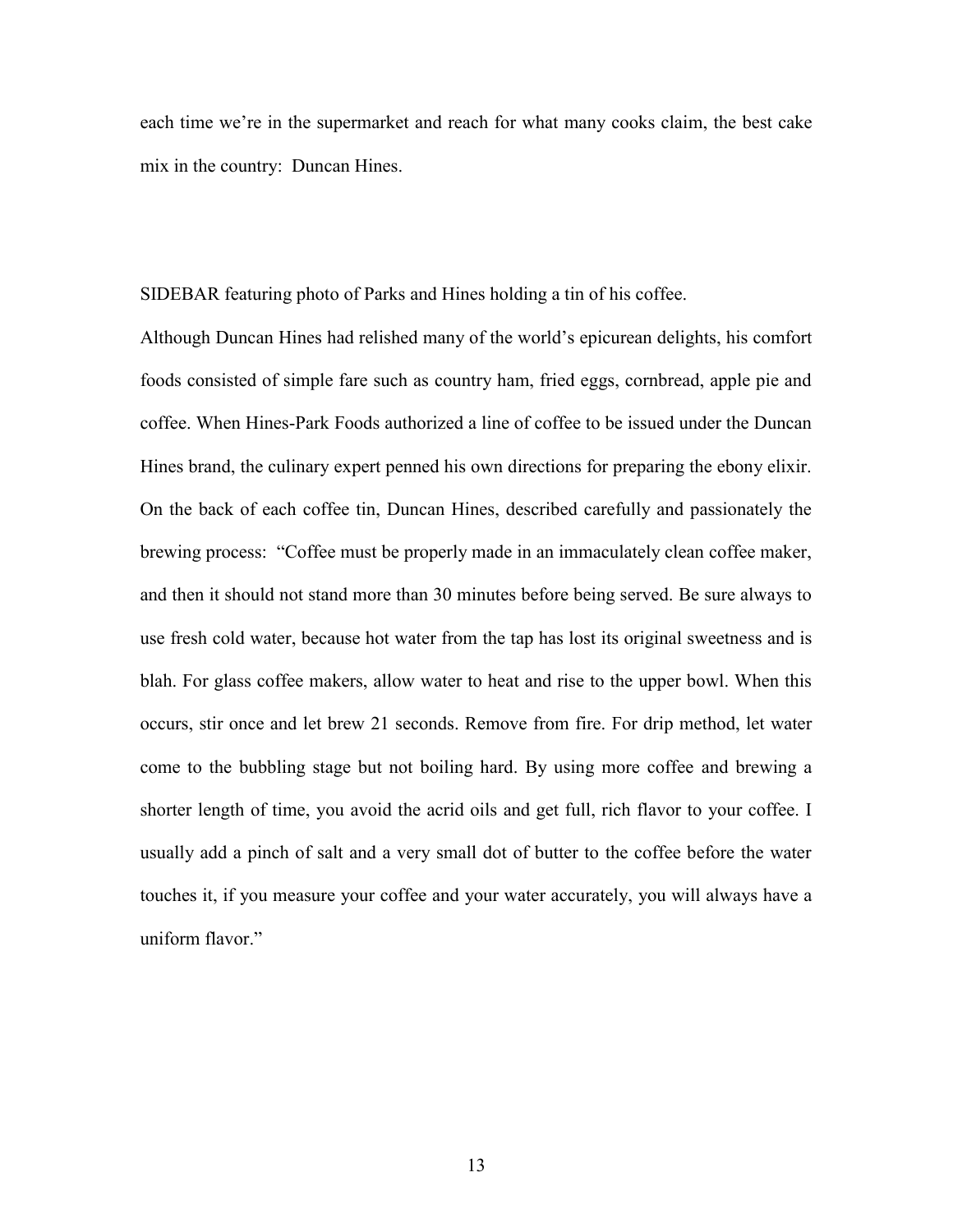Recipes:

Knowing America's penchant for low-fat foods today, this recipe may seem tongue-incheek. Keep in mind that in 1954 when this small cookbook--*Duncan Hines Favorite Recipes*--was published, eggs and fat were a common part of the wholesome American diet.

## Fried Eggs

This is the way I cook eggs.

Take a sauce pan and into it put butter or bacon drippings so that when melted there will be about a quarter of an inch of fat in the bottom. Have fat warm, but not hot. Break into the sauce pan as many eggs as it will hold, two, four, six, or whatever your requirements will be. When the eggs are in the pan, baste the yellows constantly with the warm fat until a film forms over them. The reason for the low heat is so that the whites will not become frizzled and tough before the yolks are done. When they are done, they look like poached eggs, and are they good! If you want to dress them up a bit, sprinkle a little paprika over them.

If you are fortunate enough to have real country ham steaks to fry, cook the pieces so that the fat will brown the bottom of the frying pan. If you want to, you can even put in extra bits of fat and let them frizzle to a crisp. This will aid in making your fat brown. Now, break your eggs into the skillet but be sure, that it is not too hot. Cook for a few minutes until whites solidify underneath. And then turn them over with a spatula and let cook a few more minutes. Here, too, the fat should not be so hot as to frizzle the whites before the yolks are done. The result will be beautifully brown eggs, with a flavor that you will never forget.